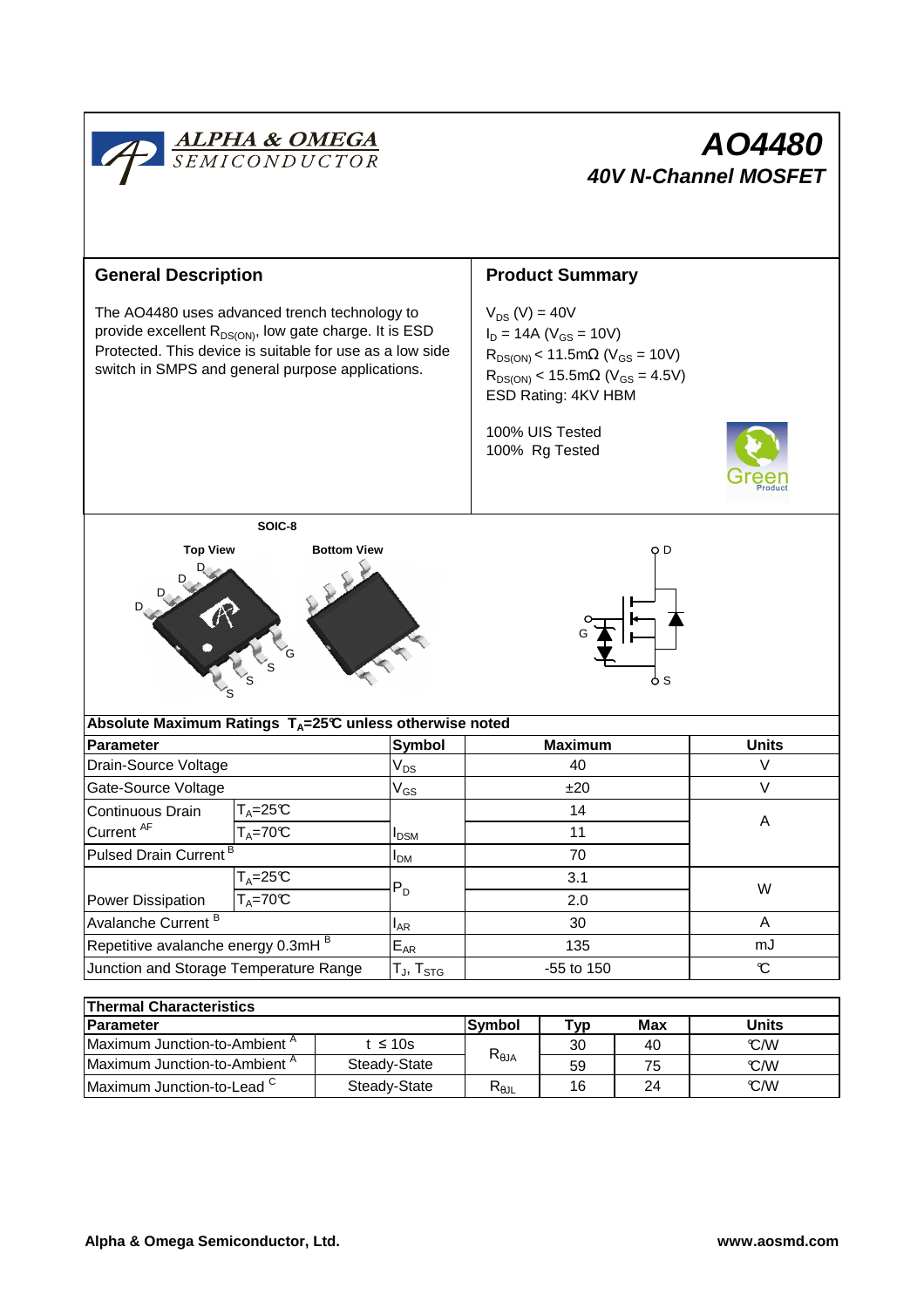| Electrical Characteristics ( $T_J$ =25°C unless otherwise noted) |  |  |
|------------------------------------------------------------------|--|--|
|------------------------------------------------------------------|--|--|

| <b>Symbol</b>                            | <b>Parameter</b>                      | <b>Conditions</b>                                                                          | Min         | <b>Typ</b> | <b>Max</b>     | <b>Units</b> |           |  |  |
|------------------------------------------|---------------------------------------|--------------------------------------------------------------------------------------------|-------------|------------|----------------|--------------|-----------|--|--|
| <b>STATIC PARAMETERS</b>                 |                                       |                                                                                            |             |            |                |              |           |  |  |
| <b>BV</b> <sub>DSS</sub>                 | Drain-Source Breakdown Voltage        | $I_D = 250uA$ , $V_{GS} = 0V$                                                              |             | 40         |                |              | $\vee$    |  |  |
| $I_{\text{DSS}}$                         | Zero Gate Voltage Drain Current       | $V_{DS} = 32V$ , $V_{GS} = 0V$                                                             |             |            |                | 1            | uA        |  |  |
|                                          |                                       |                                                                                            | $T_J = 55C$ |            |                | 5            |           |  |  |
| l <sub>GSS</sub>                         | Gate-Body leakage current             | $V_{DS} = 0V$ , $V_{GS} = \pm 20V$                                                         |             |            |                | ±100         | μA        |  |  |
| $V_{GS(th)}$                             | Gate Threshold Voltage                | $V_{DS} = V_{GS} I_D = 250 \mu A$                                                          |             | 1          | $\overline{2}$ | 3            | $\vee$    |  |  |
| $I_{D(ON)}$                              | On state drain current                | $\rm V_{GS}$ =10V, V $\rm_{DS}$ =5V                                                        |             | 70         |                |              | Α         |  |  |
| $R_{DS(ON)}$                             | Static Drain-Source On-Resistance     | $V_{GS}$ =10V, $I_{D}$ =14A                                                                |             |            | 9              | 11.5         | $m\Omega$ |  |  |
|                                          |                                       |                                                                                            | $Tj=125C$   |            | 13             |              |           |  |  |
|                                          |                                       | $V_{GS}$ =4.5V, $I_D$ =5A                                                                  |             |            | 12             | 15.5         | $m\Omega$ |  |  |
| $g_{FS}$                                 | <b>Forward Transconductance</b>       | $V_{DS}=5V$ , $I_{D}=14A$                                                                  |             |            | 50             |              | S         |  |  |
| $V_{SD}$                                 | Diode Forward Voltage                 | $IS=1A, VGS=0V$                                                                            |             |            | 0.7            | 1            | V         |  |  |
| $I_{\rm S}$                              | Maximum Body-Diode Continuous Current |                                                                                            |             |            |                | 4            | A         |  |  |
|                                          | <b>DYNAMIC PARAMETERS</b>             |                                                                                            |             |            |                |              |           |  |  |
| $C_{\text{iss}}$                         | Input Capacitance                     | $V_{GS}$ =0V, $V_{DS}$ =20V, f=1MHz                                                        |             |            | 1600           | 1920         | pF        |  |  |
| $\mathsf{C}_{\mathrm{oss}}$              | <b>Output Capacitance</b>             |                                                                                            |             |            | 320            |              | pF        |  |  |
| $C_{\rm rss}$                            | Reverse Transfer Capacitance          |                                                                                            |             |            | 100            |              | pF        |  |  |
| $R_{q}$                                  | Gate resistance                       | $V_{GS}$ =0V, $V_{DS}$ =0V, f=1MHz                                                         |             | 3.4        |                | Ω            |           |  |  |
| <b>SWITCHING PARAMETERS</b>              |                                       |                                                                                            |             |            |                |              |           |  |  |
| $Q_q(10V)$                               | <b>Total Gate Charge</b>              | $V_{GS}$ =10V, $V_{DS}$ =20V, $I_{D}$ =14A                                                 |             |            | 22             |              | nC        |  |  |
| $Q_g(4.5V)$                              | <b>Total Gate Charge</b>              |                                                                                            |             |            | 10.5           |              | nC        |  |  |
| $Q_{gs}$                                 | Gate Source Charge                    |                                                                                            |             |            | 4.2            |              | nC        |  |  |
| $Q_{gd}$                                 | Gate Drain Charge                     |                                                                                            |             |            | 4.8            |              | nC        |  |  |
| $\mathfrak{t}_{\mathsf{D}(\mathsf{on})}$ | Turn-On DelayTime                     | $V_{GS}$ =10V, $V_{DS}$ =20V, R <sub>L</sub> =1.5 $\Omega$ ,<br>$R_{\text{GEN}} = 3\Omega$ |             |            | 3.5            |              | ns        |  |  |
| $t_r$                                    | Turn-On Rise Time                     |                                                                                            |             |            | 6              |              | ns        |  |  |
| $t_{D(off)}$                             | Turn-Off DelayTime                    |                                                                                            |             |            | 13.2           |              | ns        |  |  |
| $\mathfrak{t}_{\mathfrak{f}}$            | <b>Turn-Off Fall Time</b>             |                                                                                            |             |            | 3.5            |              | ns        |  |  |
| $t_{rr}$                                 | Body Diode Reverse Recovery Time      | $I_F = 14A$ , dl/dt=100A/ $\mu$ s                                                          |             |            | 31             |              | ns        |  |  |
| $Q_{rr}$                                 | Body Diode Reverse Recovery Charge    | $I_F = 14A$ , dl/dt=100A/us                                                                |             |            | 33             |              | nC        |  |  |

A: The value of R <sub>θJA</sub> is measured with the device mounted on 1in 2 FR-4 board with 2oz. Copper, in a still air environment with

 $T_A=25^{\circ}C$ . The value in any given application depends on the user's specific board design.

B: Repetitive rating, pulse width limited by junction temperature.

C. The R<sub>θJA</sub> is the sum of the thermal impedence from junction to lead R  $_{\theta$ JL and lead to ambient.

D. The static characteristics in Figures 1 to 6 are obtained using <300 µs pulses, duty cycle 0.5% max.

E. These tests are performed with the device mounted on 1 in 2 FR-4 board with 2oz. Copper, in a still air environment with T  $_A=25^{\circ}$ C. The SOA curve provides a single pulse rating.

F. The current rating is based on the t≤ 10s junction to ambient thermal resistance rating.

Rev2: Nov. 2010

THIS PRODUCT HAS BEEN DESIGNED AND QUALIFIED FOR THE CONSUMER MARKET. APPLICATIONS OR USES AS CRITICAL COMPONENTS IN LIFE SUPPORT DEVICES OR SYSTEMS ARE NOT AUTHORIZED. AOS DOES NOT ASSUME ANY LIABILITY ARISING OUT OF SUCH APPLICATIONS OR USES OF ITS PRODUCTS. AOS RESERVES THE RIGHT TO IMPROVE PRODUCT DESIGN, FUNCTIONS AND RELIABILITY WITHOUT NOTICE.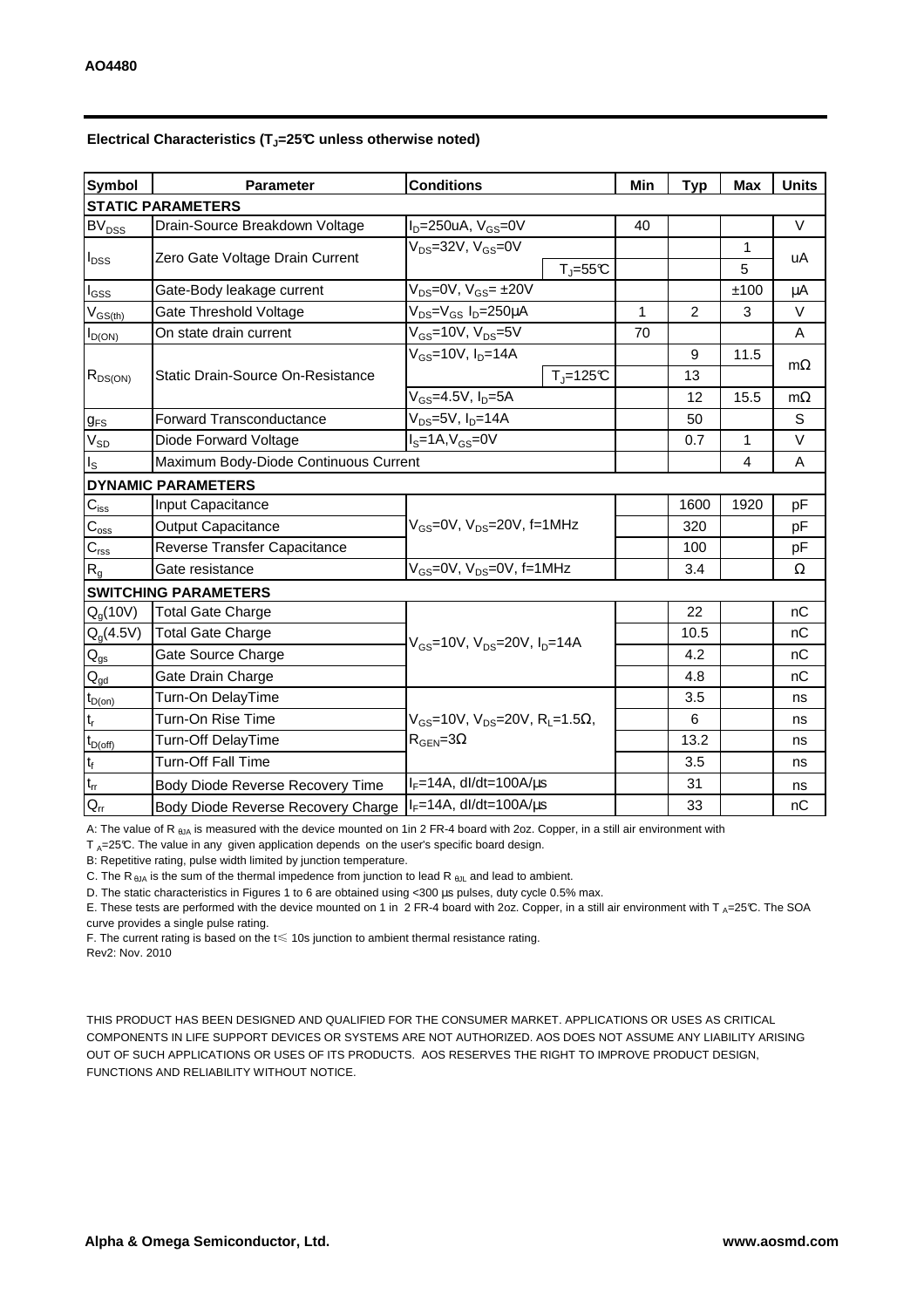

## **TYPICAL ELECTRICAL AND THERMAL CHARACTERISTICS**